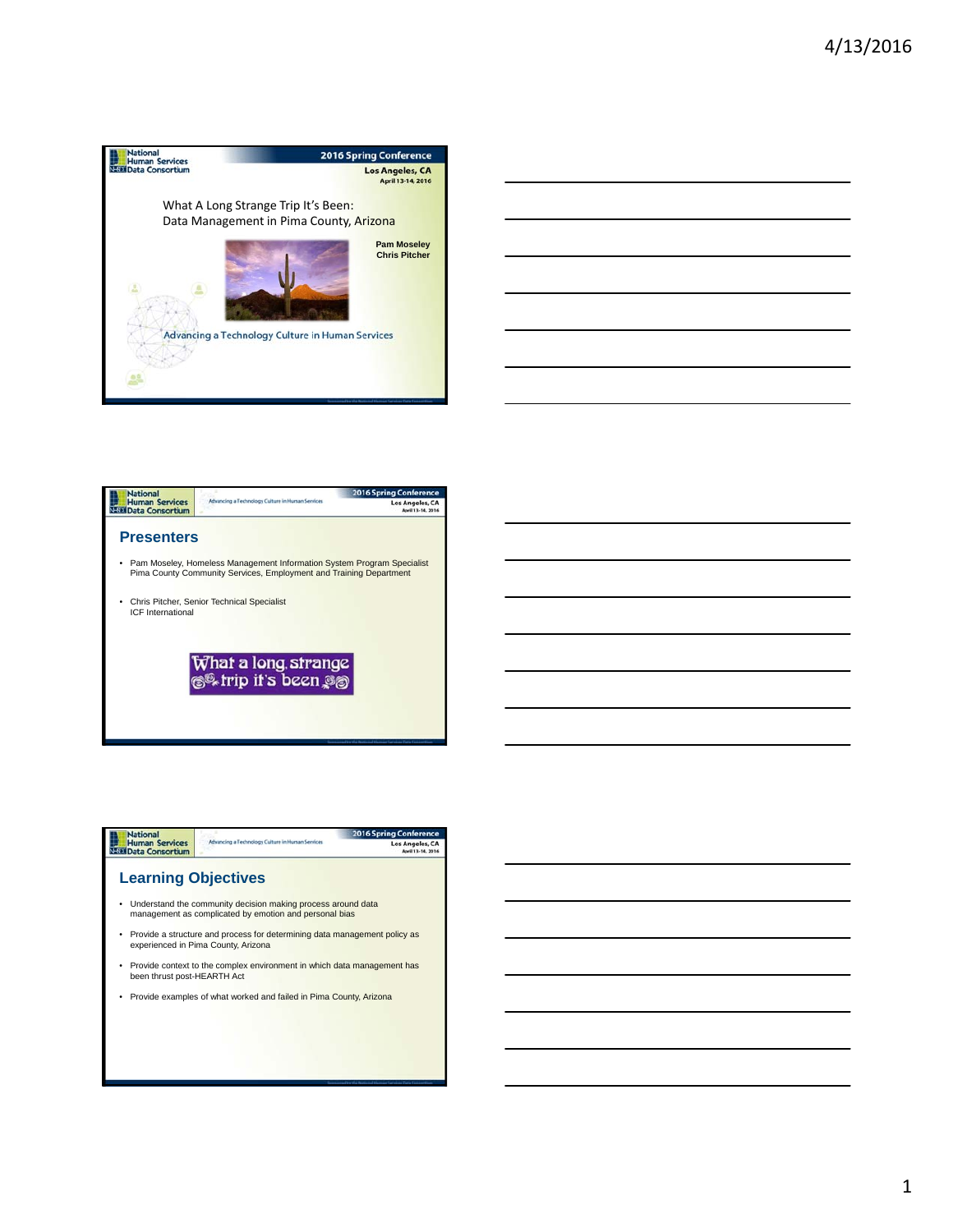





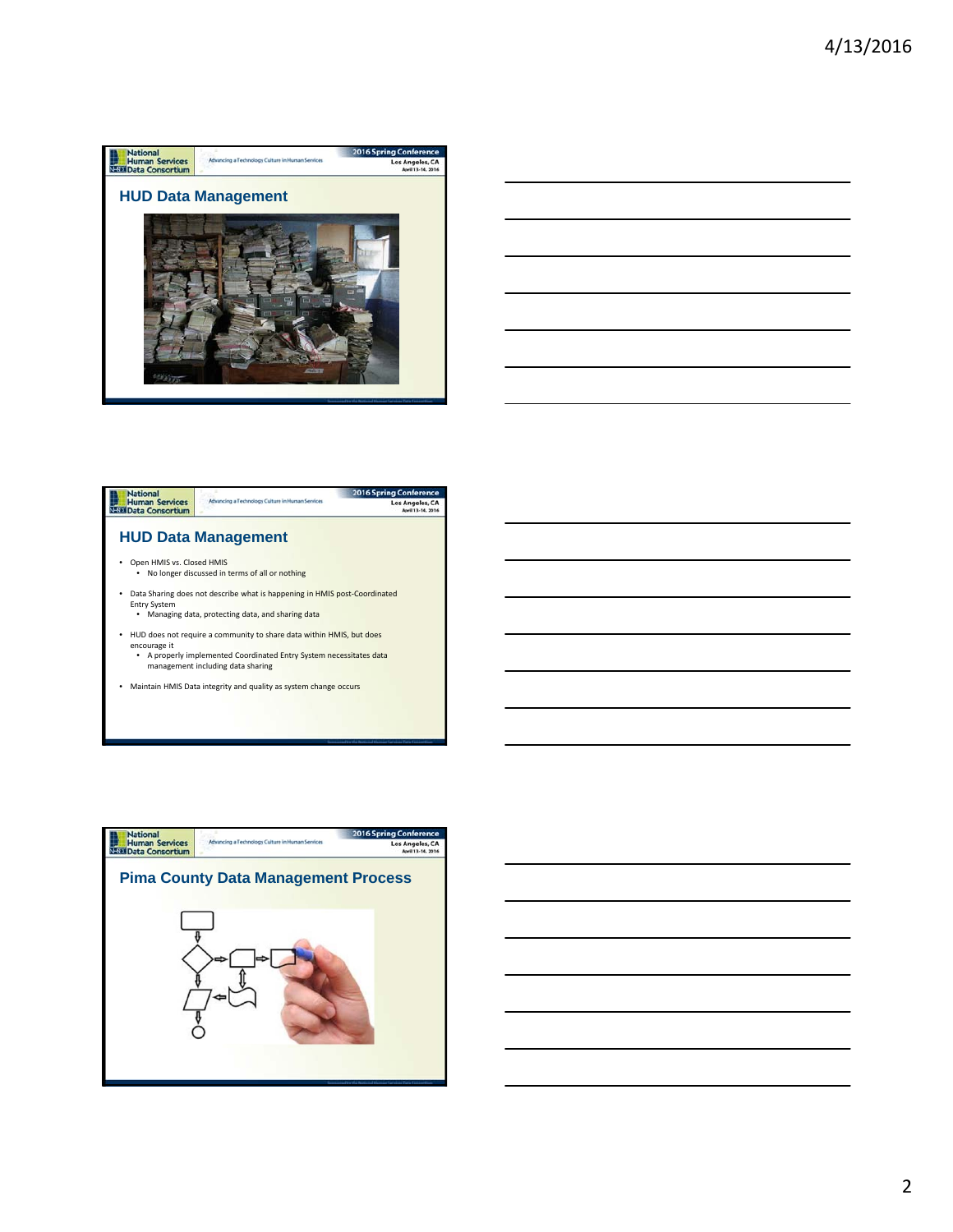



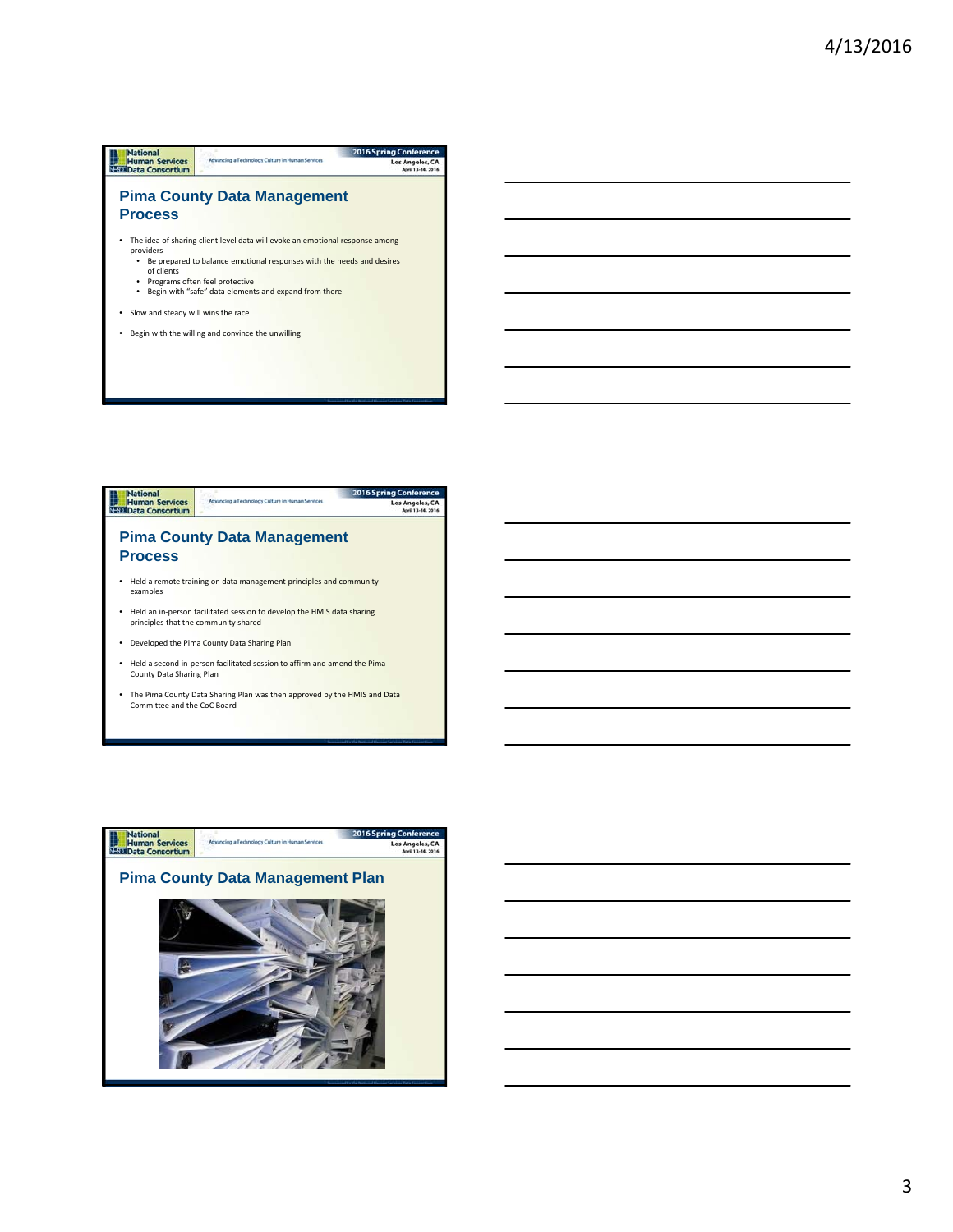





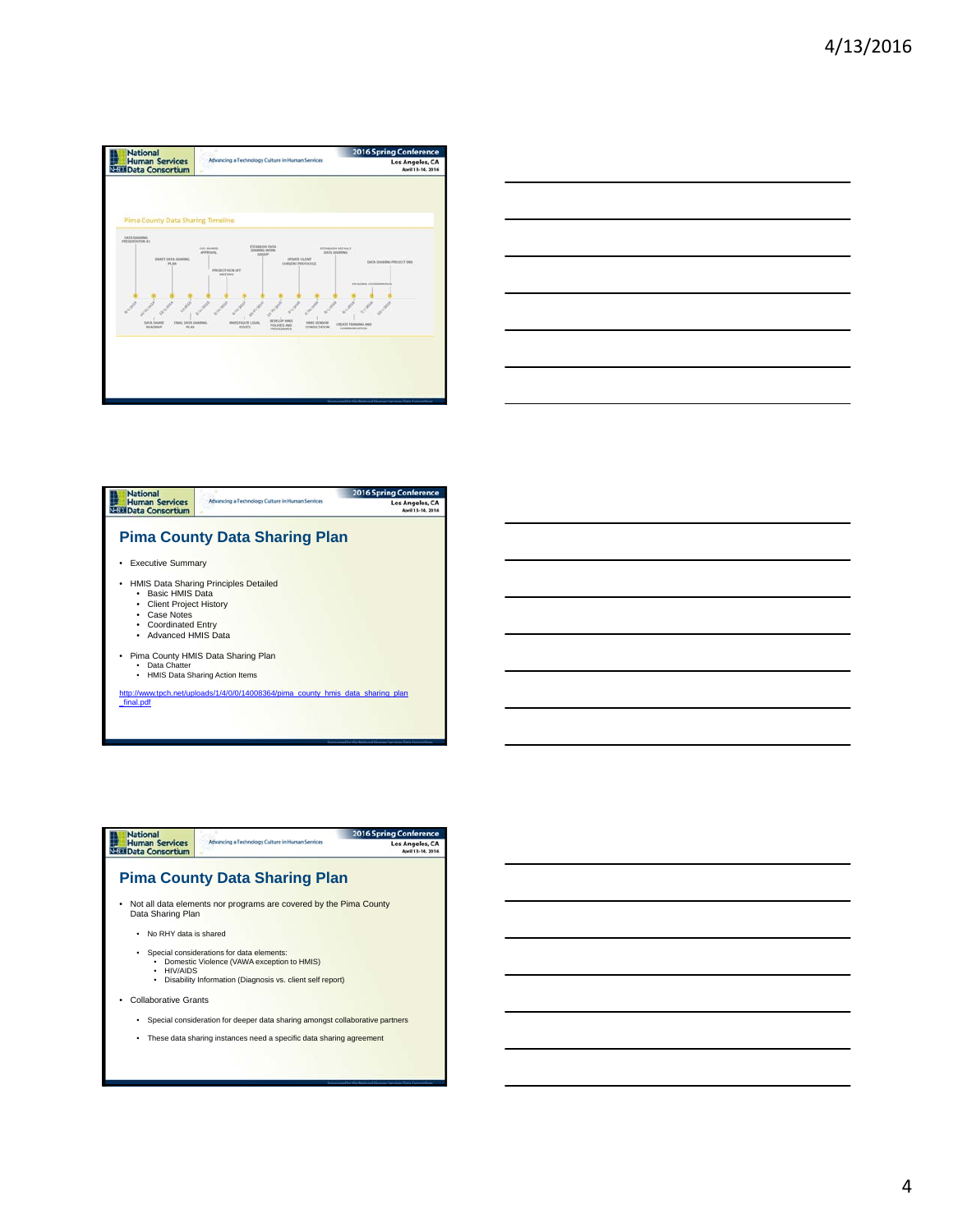



## National<br>Human Services<br>Nata Consortium Advancing a Techn ology Culture in Human Services Los Angeles, CA<br>April 13-14, 2016

016 Spring Co

## **Pima County Data Sharing Principles**

• TPCH HMIS should follow these five (5) principles for data sharing:

- TPCH HMIS will share data in HMIS to aid de-duplication efforts
- TPCH HMIS will share client service history (current as of implementation, no historical data) without exception globally throughout the system
- TPCH HMIS will not share case notes globally, but will allow agencies to share case notes for coordinated client care as needed
- TPCH HMIS will share the entire VI-SPDAT assessment, VI-SPDAT acuity score and the "back page" contact information globally throughout the system
- TPCH HMIS will share Universal Data Elements (UDE) and Project Specific Data Elements (PSDE) information globally throughout the system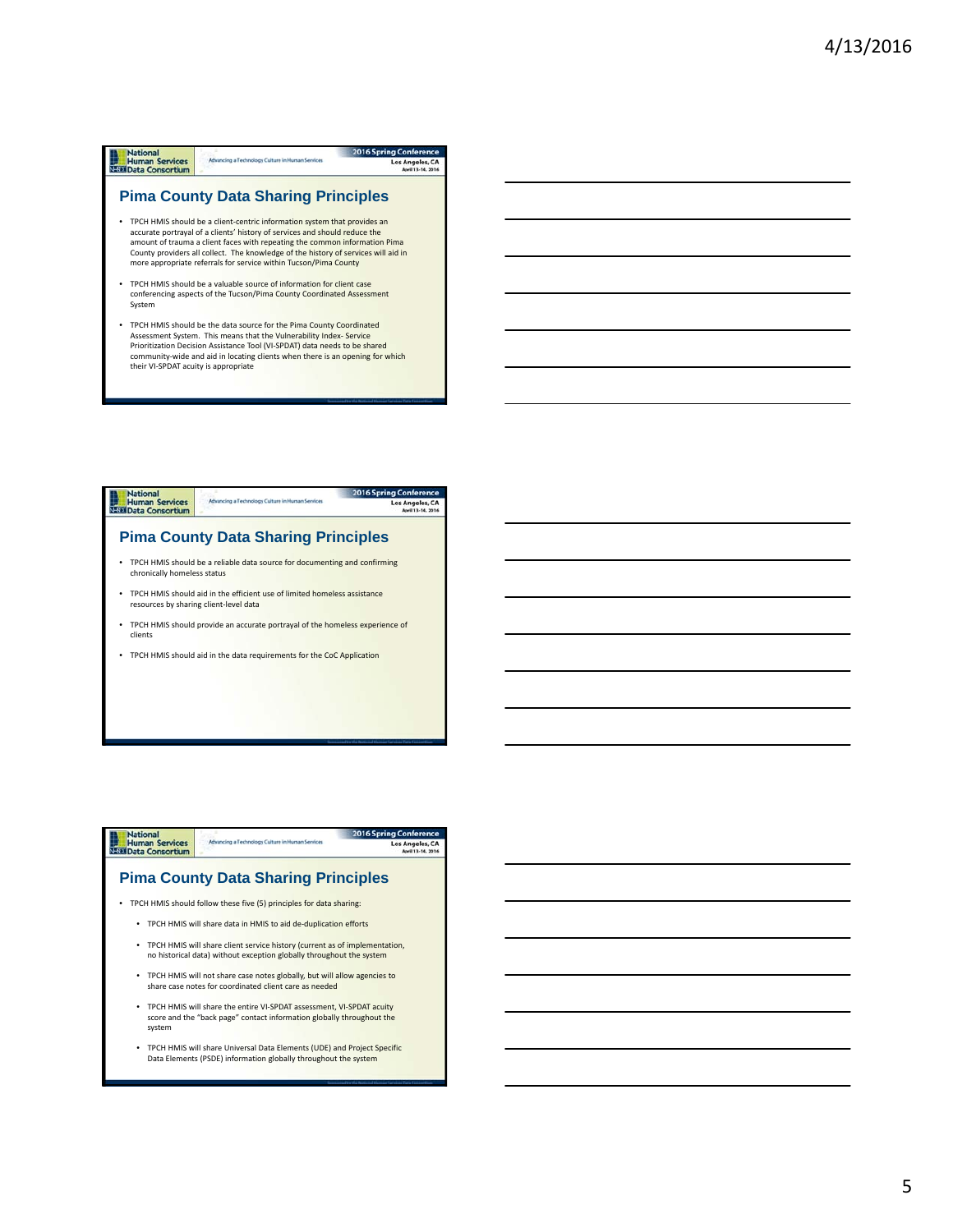| Advancing a Technology Culture in Human Services<br><b>Human Services</b><br>Los Angeles, CA<br><b>Data Consortium</b>                                                                                                                      |
|---------------------------------------------------------------------------------------------------------------------------------------------------------------------------------------------------------------------------------------------|
|                                                                                                                                                                                                                                             |
| <b>Pima County Basic HMIS Data</b>                                                                                                                                                                                                          |
| TPCH HMIS already shares baseline data in HMIS to aid in the de-duplication<br>process<br>These data elements which consist of a subset of UDE are shared globally<br>throughout the system so that each client has only one record in HMIS |
| The data elements already shared in HMIS:                                                                                                                                                                                                   |
| UDE 3.1: Name                                                                                                                                                                                                                               |
| UDE 3.2: Social Security Number                                                                                                                                                                                                             |
| UDF 3.3: Date Of Birth                                                                                                                                                                                                                      |
| <b>UDF 3.7: Veteran Status</b>                                                                                                                                                                                                              |
|                                                                                                                                                                                                                                             |



| Program Entry and Exit Dates |  |
|------------------------------|--|
|                              |  |

| <b>National</b><br><b>Human Services</b><br>Data Consortium | Advancing a Technology Culture in Human Services                                                                                                                                                                                 | <b>2016 Spring Conference</b><br>Los Angeles, CA |
|-------------------------------------------------------------|----------------------------------------------------------------------------------------------------------------------------------------------------------------------------------------------------------------------------------|--------------------------------------------------|
|                                                             | <b>Pima County Case Notes</b>                                                                                                                                                                                                    |                                                  |
|                                                             | The TPCH HMIS will not share case notes globally, but will allow agencies to<br>share case notes for coordinated client care as needed                                                                                           |                                                  |
|                                                             | This will allow agencies and programs that desire more coordination by case<br>management staff to collaborate through HMIS                                                                                                      |                                                  |
| ٠                                                           | This will also aid in coordinated assessment through client case conferencing<br>and TPCH clearly articulated that the ability to share non-clinical case notes is<br>an agency and program decision, not a system-wide decision |                                                  |
| Case Manager<br>٠<br>Date<br>Case Note Content              | The data elements to be shared in HMIS:<br>Service Provider Agency & Project                                                                                                                                                     |                                                  |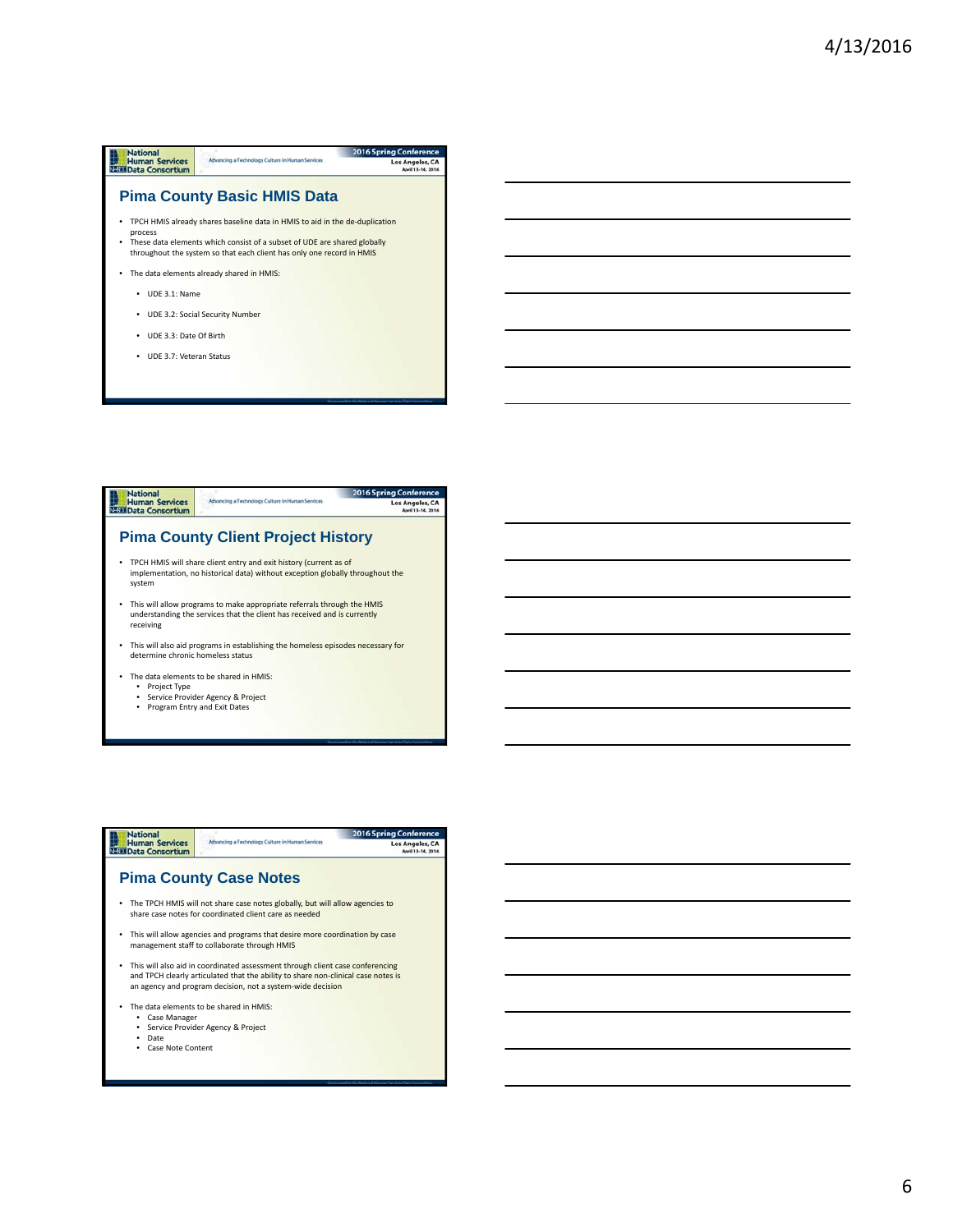| National                                                           |                                                                                                                                                                                                                                                 | <b>2016 Spring Conference</b> |
|--------------------------------------------------------------------|-------------------------------------------------------------------------------------------------------------------------------------------------------------------------------------------------------------------------------------------------|-------------------------------|
| <b>Human Services</b><br><b>Data Consortium</b>                    | Advancing a Technology Culture in Human Services                                                                                                                                                                                                | Los Angeles, CA               |
|                                                                    | <b>Pima County Coordinated Entry</b>                                                                                                                                                                                                            |                               |
|                                                                    | The TPCH HMIS will share the entire VI-SPDAT assessment, VI-SPDAT acuity<br>score and the "back page" contact information globally throughout the system                                                                                        |                               |
|                                                                    | This will allow the coordinated assessment system to utilize the technological<br>capabilities of HMIS to prioritize clients by acuity, make electronic referrals,<br>manage a centralized waiting list and make appropriate housing placements |                               |
| <b>VI-SPDAT Assessment</b><br>$\bullet$<br>Date & Time<br>Location | The data elements to be shared in HMIS:<br>Interviewer's Name<br>Service Provider Agency & Project                                                                                                                                              |                               |
| <b>Language</b>                                                    |                                                                                                                                                                                                                                                 |                               |

- Language Client Nickname
- Age



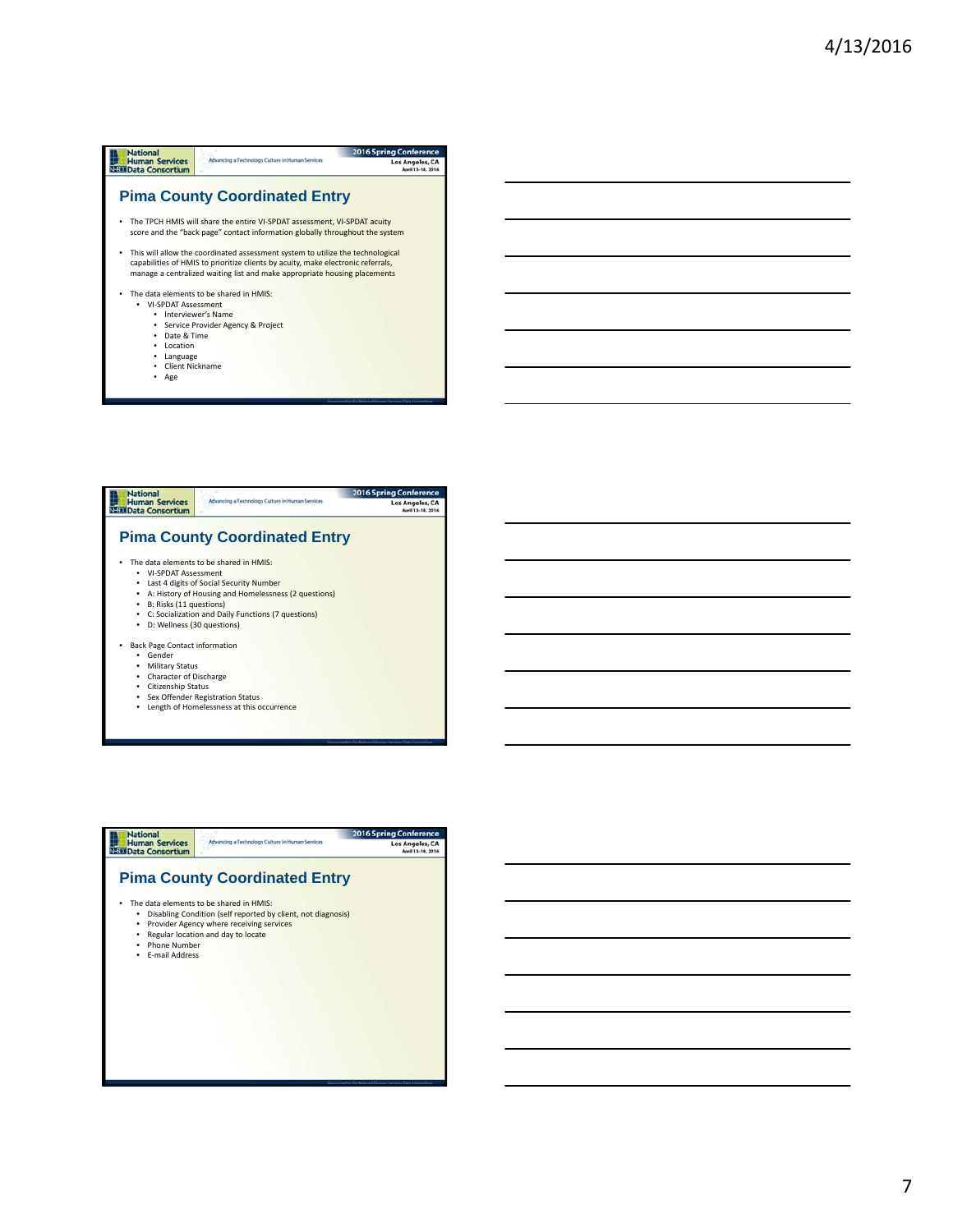| <b>National</b><br><b>Human Services</b><br>Data Consortium | Advancing a Technology Culture in Human Services                                                                                                               | <b>2016 Spring Conference</b><br>Los Angeles, CA |
|-------------------------------------------------------------|----------------------------------------------------------------------------------------------------------------------------------------------------------------|--------------------------------------------------|
|                                                             | <b>Pima County Advanced HMIS Data</b>                                                                                                                          |                                                  |
|                                                             | The TPCH HMIS will share Universal Data Elements (UDE) and Program Specific<br>Data Elements (PSDE) information globally throughout the system                 |                                                  |
| ٠<br>accuracy of the data                                   | This will allow programs to spend less time gathering redundant information<br>from clients that access multiple providers and instead have clients affirm the |                                                  |
| thereby reducing potential trauma.                          | Clients will not need to "tell their story" to each homeless service provider                                                                                  |                                                  |
| UDF 3.4: Race<br>UDE 3.5: Ethnicity<br>٠<br>UDF 3.6: Gender | The HUD required data elements to be shared in HMIS:<br>UDE 3.8: Disabling Condition<br>• UDE 3.9: Residence Prior to Project Entry                            |                                                  |

- 
- 
- 

| <b>National</b><br><b>Human Services</b><br><b>Data Consortium</b> | Advancing a Technology Culture in Human Services                       | <b>2016 Spring Conference</b><br>Los Angeles, CA |
|--------------------------------------------------------------------|------------------------------------------------------------------------|--------------------------------------------------|
|                                                                    | <b>Pima County Advanced HMIS Data</b>                                  |                                                  |
|                                                                    | The HUD required data elements to be shared in HMIS:                   |                                                  |
| • UDE 3.10: Project Entry Date                                     |                                                                        |                                                  |
| • UDE 3.11: Project Exit Date                                      |                                                                        |                                                  |
| • UDF 3.12: Destination                                            |                                                                        |                                                  |
| . UDE 3.13: Personal ID                                            |                                                                        |                                                  |
| · UDF 3.14: Household ID                                           |                                                                        |                                                  |
|                                                                    | • UDE 3.15: Relationship to Head of Household                          |                                                  |
| • UDE 3.16: Client Location                                        |                                                                        |                                                  |
|                                                                    | • UDE 3.17: Length of Time on Street, in an Emergency Shelter, or Safe |                                                  |
| Haven                                                              |                                                                        |                                                  |
| • PSDE 4.1: Housing Status                                         |                                                                        |                                                  |
| · PSDF 4.2: Income & Sources                                       |                                                                        |                                                  |
| • PSDF 4.3: Non-Cash Benefits                                      |                                                                        |                                                  |
| · PSDF 4.4: Health Insurance                                       |                                                                        |                                                  |
| • PSDE 4.5: Physical Disability                                    |                                                                        |                                                  |
|                                                                    | PSDE 4.6: Developmental Disability                                     |                                                  |
|                                                                    | PSDE 4.7: Chronic Health Condition                                     |                                                  |

- 
- 
- **Mational<br>Thuman Services<br>NESSI Data Consortium** 2016 Spring Confer Advancing a Technology Culture in Human Services Los Angeles, CA **Pima County Advanced HMIS Data** • The HUD required data elements to be shared in HMIS: • PSDE 4.8: HIV/AIDS • PSDE 4.9: Mental Health Problem • PSDE 4.10: Substance Abuse • PSDE 4.11: Domestic Violence • PSDE 4.12: Contact • PSDE 4.13: Date of Engagement • PSDE 4.14: Services Provided • PSDE 4.15: Financial Assistance Provided • PSDE 4.16: Referrals Provided<br>• PSDE 4.17: Residential Move-In Date<br>• PSDE 4.18: Housing Assessment at Exit<br>• PSDE 4.19: Housing Assessment at Exit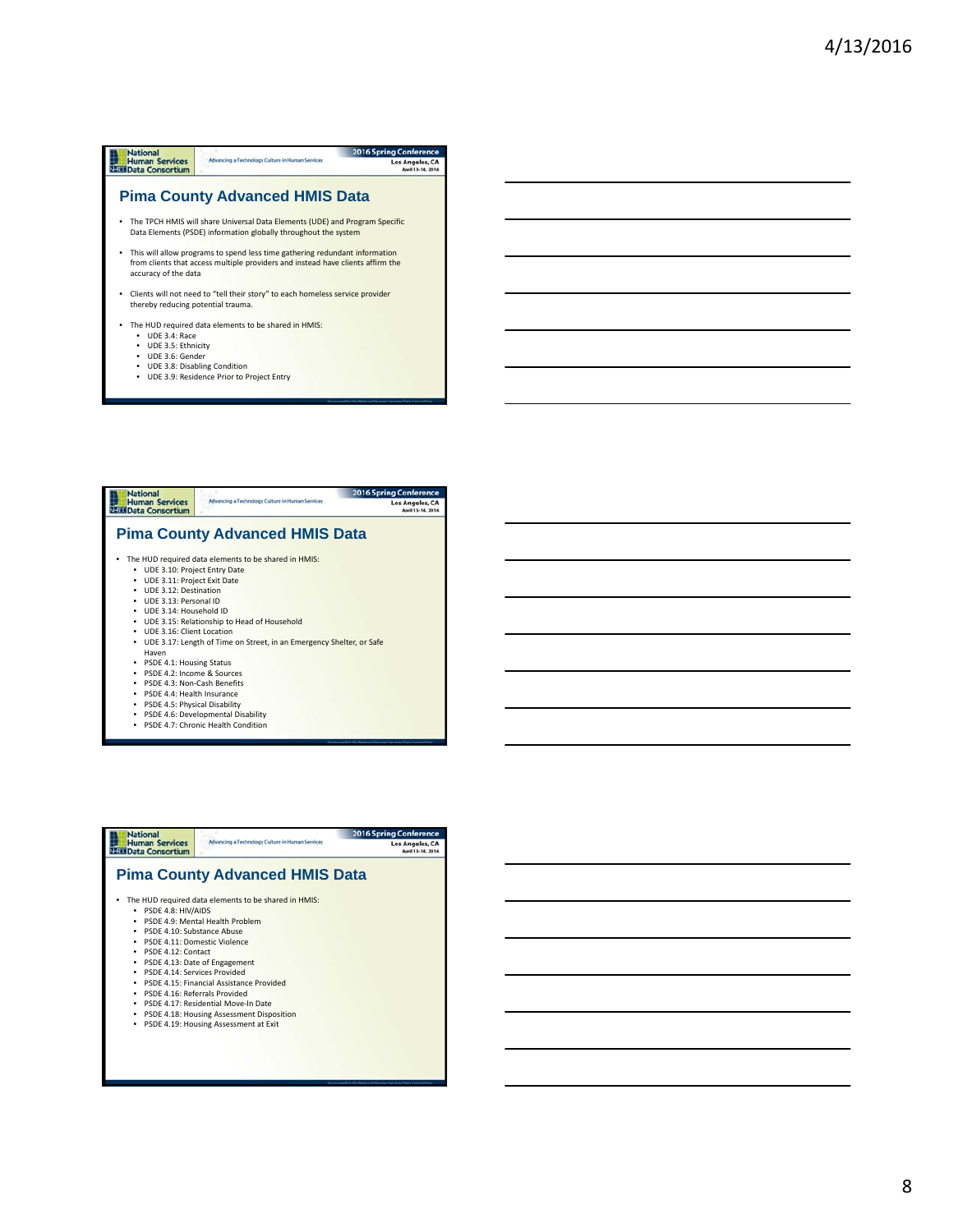| <b>National</b>                                 |                                                                                                                                                                                                                                                                                                                                                                          | <b>2016 Spring Conference</b> |  |
|-------------------------------------------------|--------------------------------------------------------------------------------------------------------------------------------------------------------------------------------------------------------------------------------------------------------------------------------------------------------------------------------------------------------------------------|-------------------------------|--|
| <b>Human Services</b><br><b>Data Consortium</b> | Advancing a Technology Culture in Human Services                                                                                                                                                                                                                                                                                                                         | Los Angeles, CA               |  |
|                                                 | <b>Pima County Data Chatter</b>                                                                                                                                                                                                                                                                                                                                          |                               |  |
|                                                 | Sharing client data among homeless assistance providers provides potential<br>benefits for client care coordination, program planning and system analysis,<br>these benefits need to be managed within an intentional plan that ensures<br>appropriate client privacy protections are in place, system security measures<br>and implemented, and data quality maintained |                               |  |
|                                                 | Issues with data quality are especially prevalent when multiple HMIS users are<br>simultaneously contributing data to a single client record                                                                                                                                                                                                                             |                               |  |
| the same data element                           | Establish protocols for managing duplicate entries among different users for                                                                                                                                                                                                                                                                                             |                               |  |
| and managed among all HMIS users                | Data chatter can be alleviated if clear and detailed sharing protocols are<br>developed, frequent monitoring and reconciling of data inconsistencies are in<br>place, and end user access privileges and sharing rights are clearly understood                                                                                                                           |                               |  |